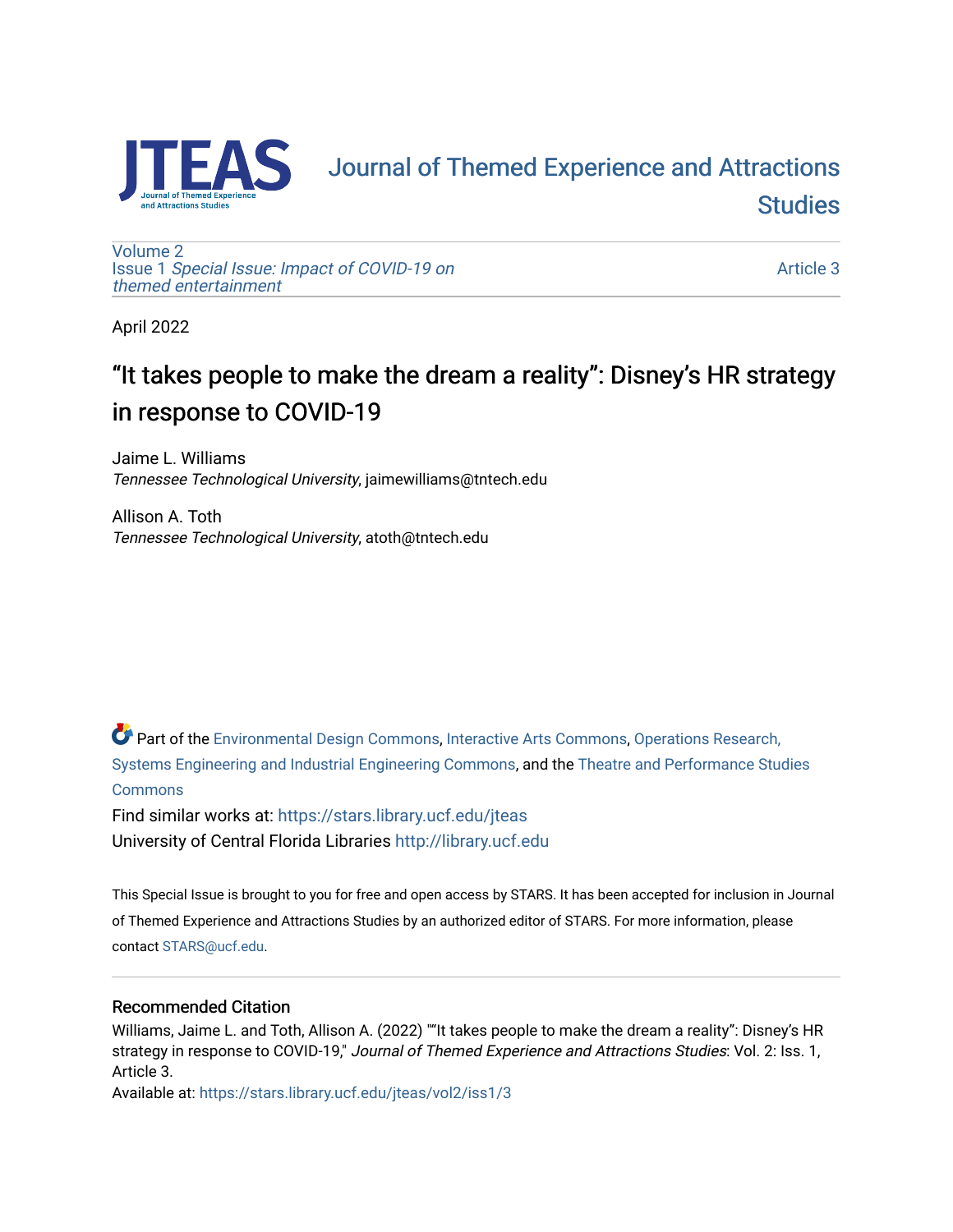

Journal of Themed Experience and Attractions Studies 2.1 (2022) 9–12

### "It takes people to make the dream a reality": Disney's HR strategy in response to COVID-19

Jaime L. Williams<sup>a\*</sup> and Allison A. Toth<sup>a</sup> <sup>a</sup> Tennessee Technological University, 1 William L. Jones Dr., Cookeville, TN 38505, USA

#### **Abstract**

From January 2020 to the beginning of fall 2021, theme parks around the world have been required to engage in abnormal, abrupt, and major shifts in operations caused by the ongoing global pandemic (COVID-19). Through the process of sensemaking, this paper will focus on the human resources related decisions made by The Walt Disney Company in an effort to better understand the organization's responses to changes in the external environment and the resulting outcomes during the pandemic. The overall management of Cast Members in the United States during this time period with specific focuses on the layoff and re-hiring of personnel as well as the effect of the initial adoption of, and ever-evolving changes to, the COVID-related protocols will be examined. Human resources issues faced by the international parks will also be discussed along with avenues for future research.

**Keywords:** Human resources; Disney; COVID-19; employees; layoff; furloughs.

#### **1. Introduction**

From January 2020 to the beginning of fall 2021, theme parks around the world have been required to engage in abnormal, abrupt, and major shifts in operations due to the ongoing global pandemic (COVID-19). Through the process of sensemaking (Weick, 1988), this paper will focus on the human resources decisions made by The Walt Disney Company in an effort to better understand the organization's responses to changes in the external environment and the resulting outcomes during the COVID-19 global pandemic. We discuss the overall management of Cast Members (i.e., employees) in the U.S. during this time period with specific emphasis on the furloughs, layoff, and re-hiring of theme park personnel. Avenues for future human resource research are also discussed.

Walt Disney reportedly said "You can design and create, and build the most wonderful place in the world. But it takes people to make that dream a reality." Organizations are, indeed, functions of the people within those organizations (Schneider, 1987) and that is certainly the case at Disney theme parks around the world. In the past 18 months, there have been many changes made at The Walt Disney Company, but none have been more evident than those related to Disney's Cast Members. What happens when the thousands of people who make the place are furloughed or laid off, and then, in a rapid turn of events, needed to fill the parks again? This paper takes a look back at the Cast Member related decisions made by The Walt Disney Company in the past 18 months as a result of the COVID-19 pandemic and how those decisions may affect the future of the parks.

<sup>\*</sup> Corresponding author. Email: jaimewilliams@tntech.edu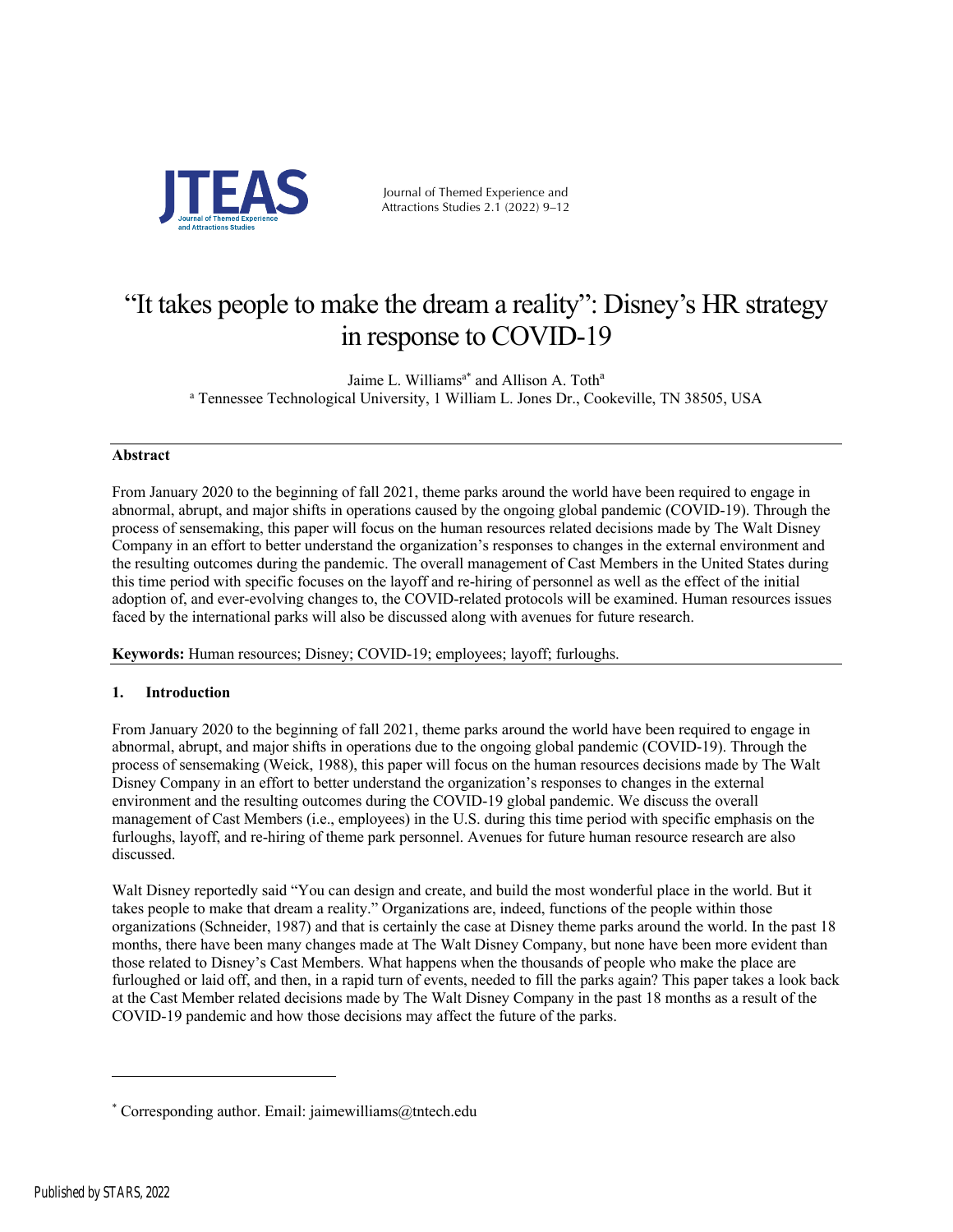#### **2. Disney's HR strategy**

In early 2020, the COVID-19 pandemic drastically altered the current state of affairs for businesses around the world, including The Walt Disney Company and the various Disney theme parks. Shanghai Disneyland and Hong Kong Disneyland were the first to close on January 25, 2020, as China isolated citizens and cut off tourism in an effort to stem the tide of the worsening pandemic. Tokyo Disneyland and Tokyo DisneySea followed on February 29, 2020. Disneyland Paris followed by closing on March 15 with the remaining two Disney parks still in operation globally, Walt Disney World and Disneyland, closing the day after on March 16, 2020. These closures left Disney with thousands of Cast Members in the U.S. and abroad with little to do but wait.

The closures of the Disney theme parks, which along with their associated cruise line and hotels accounted for 37% of the company's \$69.9 billion in total revenue in 2019 (Whitten, 2021), was a major blow to the multi-billion dollar international corporation. After Disney's parks in the U.S. and abroad had been closed, Disney was faced with a critical decision: what to do with their thousands of employees who make the parks run and carry out Disney's mission of being the happiest and most magical places on earth? Disney made its first official announcement regarding the future of Cast Members in the U.S. on April 2, 2020 with a statement saying there will be a "temporary, short-term furlough for executive, salaried and non-union hourly Cast Members based in the U.S. with the exception of those whose roles or projects are crucial to maintaining our operations during this closure period, effective April 19th" (Tyko, 2020). A short time later, a furlough policy for union members at both Walt Disney World and Disneyland was also agreed upon, leaving roughly 50% of all Cast Members in the U.S. furloughed. The action of furloughing employees allowed for Cast Members to be eligible for state and federal unemployment benefits while their healthcare costs were maintained by Disney and they were guaranteed to return to their same position once operations resumed. Additionally, in what seemed like an effort to retain as many full-time, U.S. workers as possible, Disney suspended programs targeted at college students and international workers, such as the Disney College Program, the Disney Culinary Program, the Disney Cultural Exchange Program, and the Disney Academic Exchange program.

On March 30, 2020, the executives at Walt Disney also announced they would be taking a reduction in salary. Disney executive chairman Bob Iger announced that he would be forgoing his entire salary while current Disney CEO Bob Chapek would be taking a 50% salary reduction for 2021 (Parker, 2020). Other Disney executives at the level of Vice President and above also received a reduction to their salaries between 20-30%, depending on their level (Parker, 2020). While the cuts in pay of executive level employees would save Disney some money, the amount would be a drop in the bucket compared to their losses, especially since most of these cuts started on April 5, 2020 and ended only several months later on July 31, 2020. However, Disney may have chosen to reduce the executive salaries during a critical time for company morale when so many lower-level workers were being furloughed or laid off in an attempt to signal the company is unified in making cuts across the board, at all levels. This type of virtue signaling may or may not have been authentic, but, even when the motive is unknown, these types of actions are "a way to gain publicity in the form of press and social media coverage that will far exceed … what the brand [could have] spent on advertising" (Demsar et al., 2021, p.3).

While Disneyland and Walt Disney World initiated the same actions in response to the COVID-19 pandemic in the Spring of 2020, the summer of 2020 brought a divergence of procedures and policies between the parks due in large part to the differences in state mandates. While Florida and California both started closing non-essential services and imposed stay-at-home orders between mid-March to April 1, the timeline and policies for the reopening of theme parks and other services varied greatly. Although theme parks in Florida were permitted to open on June 1, 2020, with certain restrictions including lowered attendance capacity, social distancing, mask mandates, and enhanced cleaning protocols, Walt Disney World chose to remain closed until July 11, 2020, in order to properly prepare to open to visitors. California, however, had a range of much stricter lockdown measures in place in the counties that were hardest hit (including Orange County, where Disneyland is located) well into 2021 with a special set of guidelines for reopening specifically for theme parks.

In October 2020, California, in response to the ongoing pandemic, introduced theme park guidelines that placed heavy restrictions on Disneyland and increased the uncertainty as to when the park could actually reopen. Along with the introduction of these guidelines, the Fiscal 2020 Earnings Report revealed that Disney has suffered a loss of about \$7.4 billion dollars due to the ongoing global health crisis. Seemingly in response to these events, Disney announced an additional 32,000 layoffs, as well as 1,797 more furloughs of union and non-union Cast Members to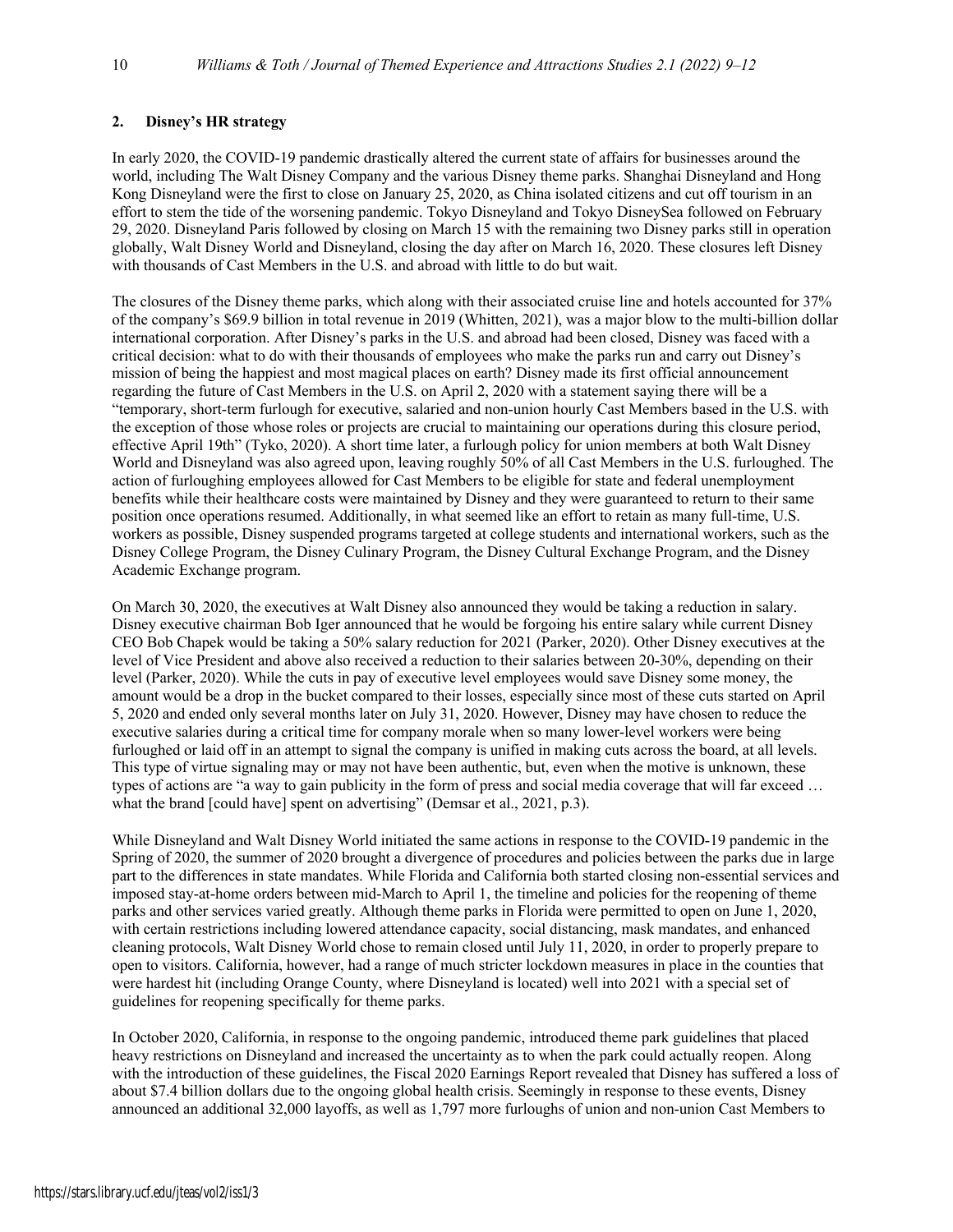take place between November, 2020 and February, 2021. In a statement, Josh D'Amaro, President of Walt Disney World, said,

For the last several months, our management team has worked tirelessly to avoid having to separate anyone from the company. We've cut expenses, suspended capital projects, furloughed our Cast Members while still paying benefits, and modified our operations to run as efficiently as possible, however, we simply cannot responsibly stay fully staffed while operating at such limited capacity. (Whitten, 2020)

Labor counts for approximately 45% of Disney's theme park operating expenses in the U.S., and, with the furloughs and layoffs, Disney saved about \$500 million a month in expenses (Nicolaou & Barker, 2020).

However, the tide of the pandemic changed during Spring of 2021 as Disneyland in California reopened on April 30, 2021, and the summer/fall 2021 tourist season has been going strong in Florida. This seems to have altered the human resource needs for The Walt Disney Company as all of their parks are currently open along with the associated hotels and restaurants. Walt Disney World in Florida had 31.7 million visitors in the second quarter of 2021; a 16.3% improvement from the first quarter of 2021 and 223.4% above the second quarter of 2020 (Turner, 2021). The large majority of these numbers are made up of domestic visitors, which were 30.563 million of that total number. The visitor numbers from April 1 through June 30 of 2021 were only 2.2% less than the numbers from the second quarter in 2019 (Turner, 2021), suggesting visitors are returning to Disney at near pre-pandemic levels.

Therefore, mere months after Disney furloughed or laid off tens of thousands of its Cast Members, it needed thousands of new or returning employees to meet the needs of the organization created by the current market shift. The good news is that, according to statements made by Disney CEO Bob Chapek at the Q2 2021 Earnings Call, about 80% of Cast Members who were previously furloughed did return when asked. According to Chapek, Disney has "had no problems whatsoever in terms of trying to get our Cast to come back and make some magic for our guests" (Turner, 2021). However, this number does not include the Cast Members who were laid off. Individuals who were laid off rather than furloughed were required to re-apply for their previous positions (if available) or to apply for new positions.

Filling thousands of positions is not an easy proposition as finding the right people takes time (Schneider, 1987). There are two major issues facing Disney now: (a) they have a large number of jobs to fill in their U.S. parks at a time when there is a labor shortage in the U.S.; and (b) many of the positions cannot be filled by just anyone because they require high levels of customer interaction at a company whose brand is built on customer service. Requiring individuals who were laid off to re-apply has allowed Disney more flexibility in terms of employee placement in critical roles. However, there are still many open positions according to the Disney Careers websites, with most positions offering hiring bonuses of \$500-\$1,500. Compounding Disney's current Cast Member shortage, the power in the labor market currently resides with job seekers. The U.S. hit a record of more than 10 million job openings in June while turnover rates for entry-level and lower wage positions have grown exponentially (Lucas & Repko, 2021).

#### **3. Conclusion**

Could Disney regret the number of layoffs and furloughs of their Cast Members? It is possible the short term moves to stem the hemorrhaging of funds caused by the park shutdowns through layoffs and furloughs might have a longerterm impact on The Walt Disney Company. As this staffing issue is still unfolding, future research should focus on the impact the worker shortage is having on Disney's ability to meet customer demand. For example, although the parks are open, three resorts remain closed at Walt Disney World. With the 50th anniversary of Walt Disney World drawing record crowds, many expected Port Orleans – French Quarter and Riverside and All-Star Sports to reopen early Fall 2021 but the openings were pushed back to mid-to-late October. With the high levels of demand for hotel rooms in early October for the 50th anniversary and the near sell-out of rooms "on-property," this issue with opening these resorts must lie with Disney's ability to "supply" the rooms. Additionally, between the shifting of employees to unfamiliar/new positions and the hiring of thousands in a short period of time, it is quite possible Disney will be unable to maintain the high-level of quality of their staffing. A future examination of the layoff/hiring trend caused by the pandemic, along with customer satisfaction and long-term financial analysis could allow us to better understand the impact of the massive shifts in Human Resources from a company that prides itself on the quality of their people.